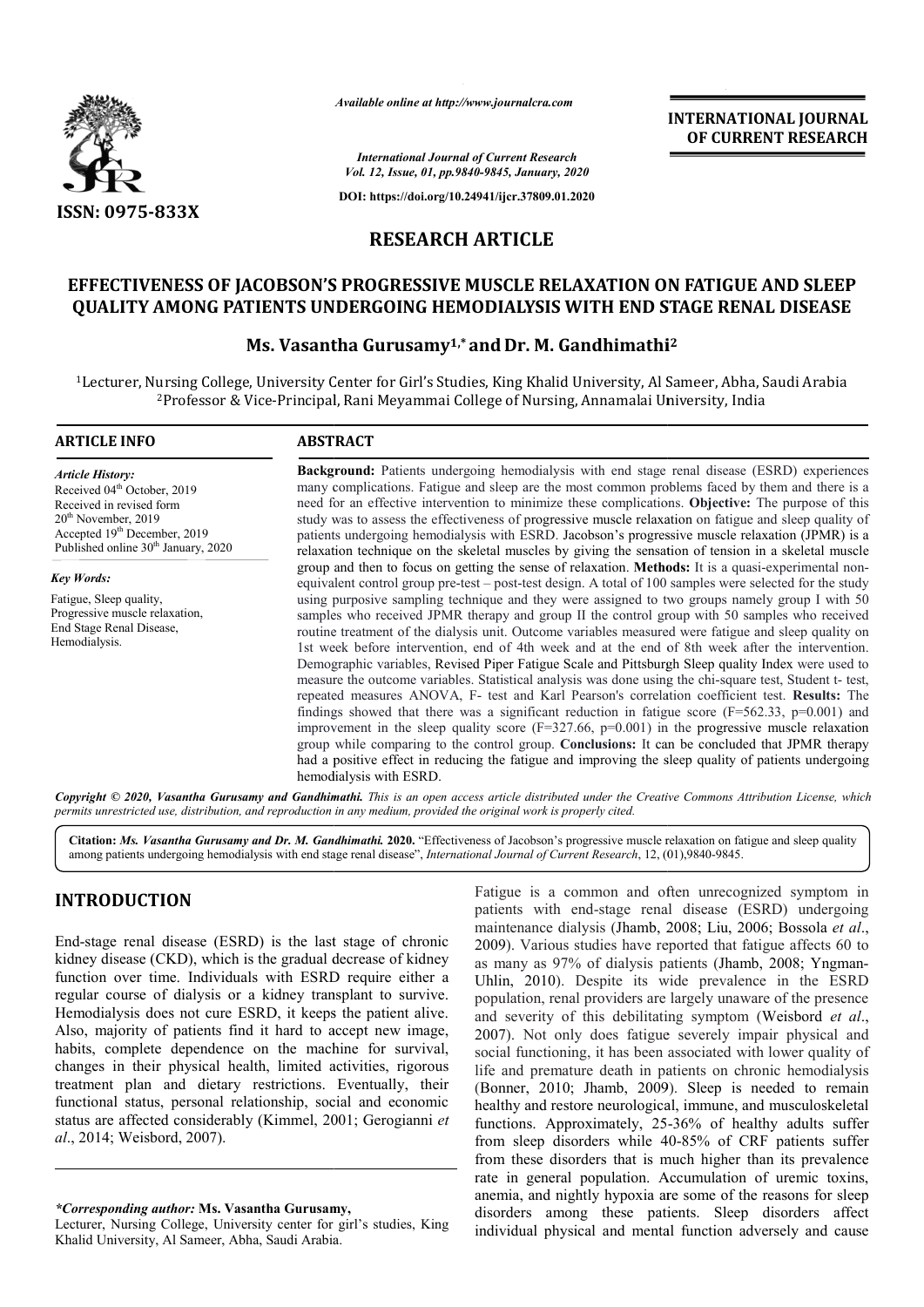executive, cognitive, and memory dysfunctions (Eslami *et al*., 2014). Recently, complimentary and side effect-free therapies such as Jacobson's progressive muscle relaxation (JPMR) therapy to treat physical and mental disorders due to chronic diseases have attracted researchers' attention. JPMR is an inexpensive and accessible treatment. The present study was conducted to investigate the effect of JPMR on level of fatigue and sleep quality among patients undergoing hemodialysis with ESRD. JPMR is a type of relaxation therapy, which was developed by American physician Edmund Jacobson in the early 1920s. JPMR entails a physical and mental component. The physical component involves the tensing and relaxing of muscle groups for 10 seconds and then releases it for 20 seconds before continuing with the next muscle group. The mental component requires that the individual focuses on the distinction between the feelings of the tension and relaxation (Jacobson, 1938).



**Fig 1. Pre-test, Post-test I & Post-test II level of fatigue score in JPMR Group**



**Fig. 2. Pre-test, Post-test I & Post-test II level of PSQI score in JPMR Group**

**Need for the study:** Patients with ESRD experience different levels of discomfort in response to various types of physiological and psychosocial stressors. Hemodialysis has been proved to be the most effective choice of treatment for clients with ESRD, as it helps to increase the survival rates and maintains patients' life at a satisfactory level (Ran, 1999). During the past 3 decades, the number of persons undergoing maintenance dialysis has drastically increased worldwide (Thomas, 2015). In 2010 it was estimated that the number of patients on dialysis was more than 2 million globally, and the available data suggest this number will be more than double by 2030. Management and treatment of fatigue, sleep disorders, and mental disturbances due to hemodialysis using medication are mainly costly and are associated with lot of side effects, it is necessary to find out appropriate alternative treatments.

## **MATERIALS AND METHODS**

**Sample and Recruitment:** Patients who underwent hemodialysis with ESRD in selected hospital at Madurai were recruited for this study. The sample size was 100. Fifty patients each were selected using a purposive sampling technique for the intervention group and control group. Ethical clearance was obtained from the institutional ethical committee of the selected hospital. The researcher handpicked the samples who met the following inclusion criteria: clients who were willing to participate, both the gender, aged between 20 -70 years and undergoing hemodialysis two times in a week and who know to read and write in Tamil. Clients who have hearing impairment were excluded from the study. After explaining the purpose and nature of the study, informed consent was obtained from the participation, the confidentiality of the participant was assured.

**Design and intervention:** The research design selected for the present study was a quasi-experimental non-equivalent control group pre-test – post-test design. There were two groups, the intervention group who received JPMR therapy, and the control group who received routine treatment of the dialysis unit.

### **Outcome variables**

**Demographic proforma:** It contains 11 items which include age, gender, marital status, educational and occupational status, income, type of family, number of children, locality, and duration of ESRD and duration of dialysis therapy. These data collected to know the baseline variables.

**Fatigue:** It is measured by Revised Piper Fatigue Scale**.** It is composed of 22 numerically scaled, "0" to "10" items that measure four dimensions of subjective fatigue: behavioural/severity; affective meaning; sensory; and cognitive/mood. These 22 items are used to calculate the four sub-scale/dimensional scores and the total fatigue scores. The standardized alpha for the fatigue scale 22 items was 0.97, indicating excellent reliability.

**Sleep:** Sleep quality is assessed by Pittsburgh Sleep Quality Index (PSQI). This scale Consists 19 items, the PSQI measures several different aspects of sleep, offering seven component scores and one composite score. The component scores consist of subjective sleep quality, sleep latency, sleep duration, habitual sleep efficiency, sleep disturbances, use of sleeping medication, and daytime dysfunction. Each item is weighted on a 0–3 interval scale. The global PSQI score is then calculated by totalling the seven component scores, providing an overall score ranging from 0 to 21, where lower scores denote a healthier sleep quality. The PSQI has internal consistency and a reliability coefficient (Cronbach's alpha) of .83 for its seven components. Numerous studies using the PSQI have supported high validity and reliability (Smyth, 1999).

#### **Data Collection**

**Group I– (JPMR):** Data collected for the patients in the group I was carried out in the dialysis unit of the selected hospital at Madurai, Tamil Nadu. The pre-test data such as demographic variables, level of fatigue and sleep quality were collected by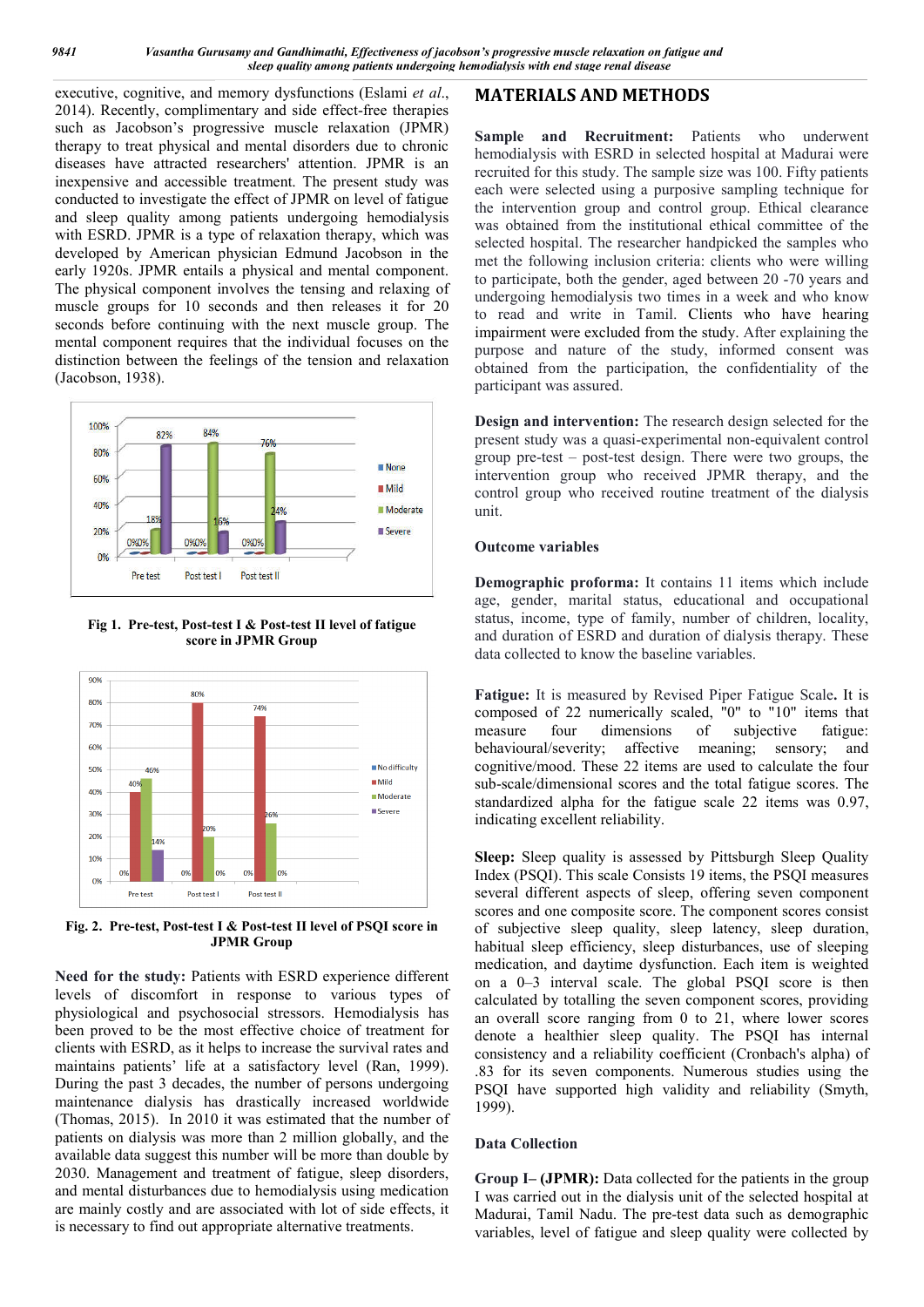using the standard instruments, which took about 20- 30 minutes for each patient. Following this, the JPMR therapy was given to each patients individually which was carried out by the investigator for about 20 minutes along with routine nursing care of the dialysis unit during hemodialysis therapy. JPMR therapy was given by investigator for 2 times a week for 4 weeks. Information booklet was given to the patients regarding the steps and techniques of JPMR therapy. Selfadministered JPMR therapy for 2 times a week for next 4 weeks was practiced by the patients. The patients were asked to record their performance on the self-diary, which was noted by the investigator during each follow-up. Encouragement during visits and reinforcement through telephonic conversation was given every week to achieve regular performance. The post-test I and post-test II data were collected at the end of  $4<sup>th</sup>$  week and at the end of  $8<sup>th</sup>$  week of intervention. Thus a total of 50 patients were selected.

**Group II – (Control Group):** Data such as demographic variables, level of fatigue, and sleep quality were collected by using the structured interview schedule and the standard instruments, which took about 20- 30 minutes for each patient. These patients were given only the routine nursing care of the dialysis unit during hemodialysis therapy. Post-test data were collected at the end of the 4th week and the end of the 8th week from the pre-test. A total of 50 patients were selected.

## **RESULTS**

Data in table 1 shows that majority of the subjects with ESRD were belonged to age group of 50 -70 years in both the groups. More than half of them, 72% of subjects in study group and 74% of subjects in control group were males. The larger number of subjects in both the groups had a high school education. Majority of them, 86% in JPMR group and 94% in control group were married. Most of them were from the nuclear family 68% and 72% respectively in the study and in the control group. Many of the subjects were belonged to urban area (38% and 48%) in both the groups. Hypertension (38%) and Diabetes Mellitus (44%) were the most common risk factor for ESRD in both groups. The duration of ESRD for most of the subjects in study group was 2-3 years and in control group was 6 months. Similarities of demographic variables distribution between JPMR Group and control group patients were assessed using chi square test.

Figure 1 depicts that most of the subjects (82%) were having severe level of fatigue before JPMR therapy. Whereas, after 4 weeks of JPMR therapy, the majority of subjects fatigue level reduced, and 84% of subjects had only moderate level of fatigue at post-test I. Followed by, JPMR therapy was continued by patients for next 4 weeks and their fatigue level was measured at end of  $8<sup>th</sup>$  week (post-test II), most of them (76%) had only moderate level of fatigue. Figure 2 depicts that most of the subjects (46%) were having moderate difficulty, 40% of the subjects had mild difficulty and 14% of subjects had severe difficulty in getting sleep before JPMR therapy. Whereas, after 4 weeks of JPMR therapy, the majority of subjects sleep quality improved, and 80% of subjects had only mild difficulty in sleep at post-test I. Followed by, JPMR therapy was continued by patients for next 4 weeks and their sleep quality was measured at end of  $8<sup>th</sup>$  week (post-test II), most of them (74%) had only mild difficulty in getting sleep.

Data in table 2 shows that there is significant reduction in the total fatigue score as well as in the behavioural/severity subscale score, affective meaning subscale score, sensory subscale score, and cognitive/mood subscale score in the study group at the end of  $4^{\text{th}}$  week P=0.001 and it was maintained until at the end of  $8<sup>th</sup>$  week evaluation P=0.001, whereas subjects in the control group had higher mean level of fatigue score during both the evaluations. Data in table 3 shows that, there is significant improvement in the global PSQI score as well as in all the component scores such as sleep quality, sleep latency , sleep duration, sleep efficiency, sleep disturbances, sleeping medication, and daytime dysfunction in the study group at the end of  $4<sup>th</sup>$  week P=0.001 and it was maintained until at the end of  $8<sup>th</sup>$  week evaluation P=0.001, whereas subjects in the control group had higher mean level of sleep quality score during both the evaluations which means worse sleep quality. Data in table 4 depicts, patients in JPMR group had statistically significant reduction in fatigue score and PSQI score at P=0.001 level of significance. It was confirmed using nonparametric repeated measures Friedman test. JPMR had significant effect in reducing the fatigue and improving sleep quality. Data in table 5 illustrates, in JPMR group, there is a significant, positive, fair correlation between fatigue reduction score and PSQI reduction score. Whereas in control group, there is non-significant, positive, poor correlation between fatigue reduction score and PSQI reduction score.

## **DISCUSSION**

The present study has been conducted to evaluate the effectiveness of JPMR on fatigue and sleep quality of patients undergoing hemodialysis with ESRD**.** The present study shows that most of the subjects (72%) with ESRD were males and 33% in study group and 30% in control group were aged between 50-70 years. Majority of the subjects 86% of JPMR group and 94% of control group were married and they were residing in urban area. This findings are consistent with the previous study conducted in Athens to assess the level of fatigue among ESRD patients undergoing hemodialysis where, most of the subjects were males (59.7%), their mean age was 56.02 years, 59.7% were married and 89.9% were from urban area (Zyga, 2015).

In the present study, most of the subjects (around 40%) in both groups had history of hypertension and diabetes mellitus as a risk factor for ESRD, these findings are consistent with the previous study conducted in south India, where most of the subjects had diabetes (45 subjects) and hypertension (158 subjects) as most common comorbidities (Manavalan, 2017). The present study highlights that the there is significant reduction in total fatigue score and its subs score levels after JPMR intervention with a p value of 0.001. These findings are supported by the previous study conducted in Iran among 90 patients undergone hemodialysis with ESRD, which showed that there was a significant difference in level of fatigue between the PMR group and control group at p<0.001 level (Basiri Moghadam, 2013). The current study findings are also consistent with a double blinded control trial conducted in Iran to find the effect of JPMR and aerobic exercise on anxiety, fatigue, and sleep quality, which demonstrated that the post test level of fatigue score was significantly lower than the pretest score at  $p \le 0.001$  in JPMR group (Amini, 2016).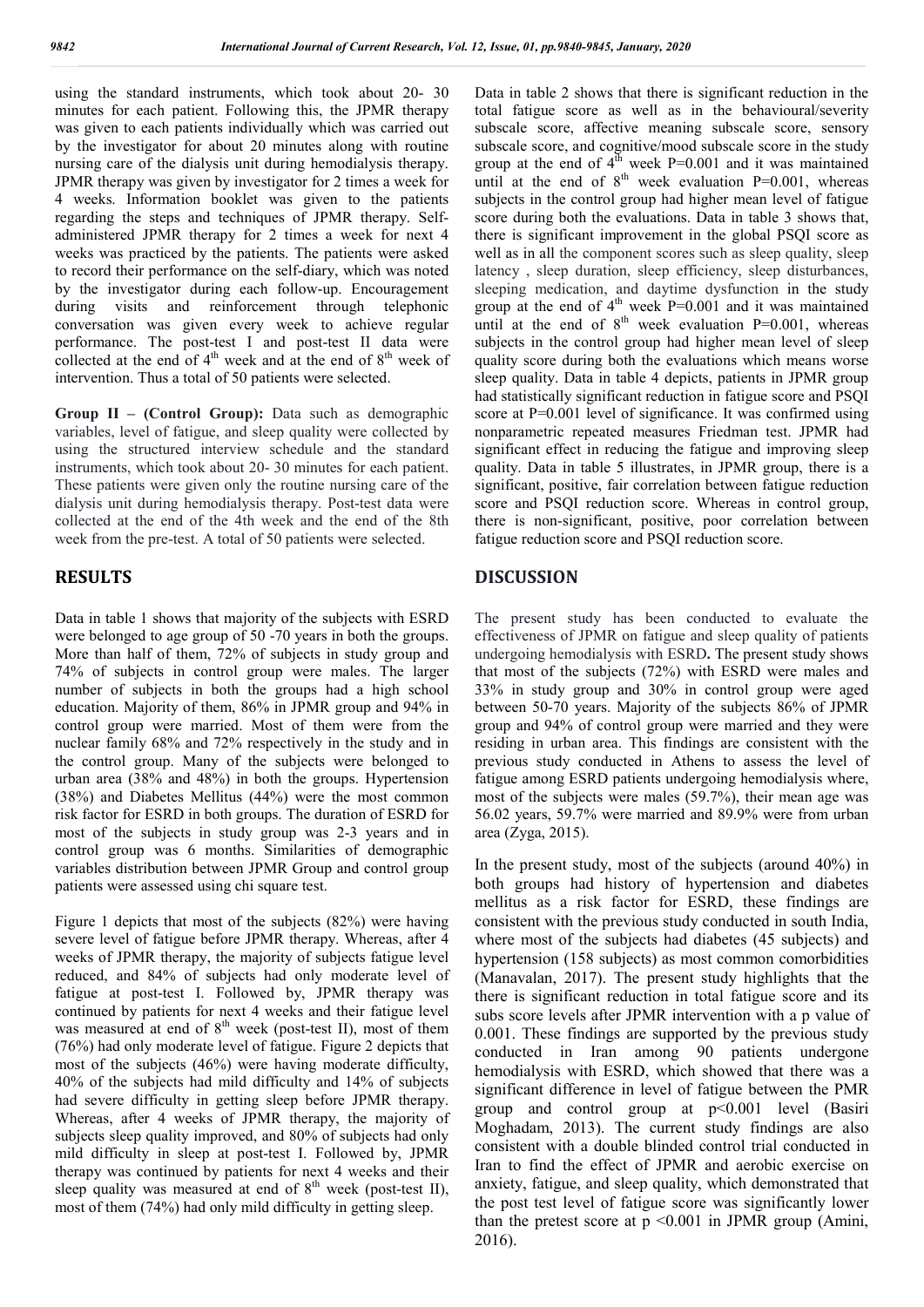| Demographic variables |                                |                  |                  | Group            | Chi square test    | p value        |          |
|-----------------------|--------------------------------|------------------|------------------|------------------|--------------------|----------------|----------|
|                       |                                | JPMR $(n=50)$    |                  | Control $(n=50)$ |                    |                |          |
|                       |                                | n                | $\frac{0}{0}$    | n                | $\frac{0}{6}$      |                |          |
| Age                   | $20-30$ years                  | 7                | 14.00%           | 6                | 12.00%             | $\chi$ 2=2.26  | $P=0.68$ |
|                       | $31-40$ years                  | 4                | 8.00%            | 5                | 10.00%             |                |          |
|                       | $41-50$ years                  | 6                | 12.00%           | 9                | 18.00%             |                |          |
|                       | 51-60 years                    | 18               | 36.00%           | 12               | 24.00%             |                |          |
|                       | $61-70$ years                  | 15               | 30.00%           | 18               | 36.00%             |                |          |
| Sex                   | Male                           | 36               | 72.00%           | 37               | 74.00%             | $\chi$ 2=0.05  | $P=0.82$ |
|                       | Female                         | 14               | 28.00%           | 13               | 26.00%             |                |          |
| Educational           | Illiterate                     | 5                | 10.00%           | $\overline{c}$   | 4.00%              | $\chi$ 2=2.95  | $P=0.22$ |
| status                | Primary school                 | 10               | 20.00%           | 9                | 18.00%             |                |          |
|                       | High school                    | 12               | 24.00%           | 17               | 34.00%             |                |          |
|                       | Higher secondary               | 9                | 18.00%           | 3                | $6.00\%$           |                |          |
|                       | Diploma                        | $\mathbf{1}$     | 2.00%            | $\overline{4}$   | 8.00%              |                |          |
|                       | Graduate                       | 11               | 22.00%           | 13               | 26.00%             |                |          |
|                       | Post graduate                  | $\mathbf{2}$     | 4.00%            | $\overline{c}$   | 4.00%              |                |          |
| Marital status        | Single                         | 6                | 12.00%           | $\mathfrak{Z}$   | $6.00\%$           | $\chi$ 2=7.16  | $P=0.30$ |
|                       | Married                        | 43               | 86.00%           | 47               | 94.00%             |                |          |
|                       | Widow/ Widower                 | $\mathbf{1}$     | 2.00%            | $\boldsymbol{0}$ | $0.00\%$           |                |          |
| Number<br>of          | One                            | 7                | 14.00%           | 5                | 10.00%             | $\chi$ 2=2.17  | $P=0.33$ |
| children              | Two                            | 18               | 36.00%           | 19               | 38.00%             |                |          |
|                       | Three                          | 11               | 22.00%           | $\tau$           | 14.00%             |                |          |
|                       | $>$ Three                      | 6                | 12.00%           | 13               | 26.00%             |                |          |
|                       | No children                    | 8                | 16.00%           | 6                | 12.00%             |                |          |
| Monthly               | $<$ Rs. 5000<br>Rs. 5001-10000 | 13<br>10         | 26.00%<br>20.00% | 8                | 16.00%<br>$6.00\%$ | $\chi$ 2=7.17  | $P=0.33$ |
| income                | Rs. 10001-15000                | 5                | 10.00%           | 3<br>$8\,$       | 16.00%             |                |          |
|                       | Rs. 15001-20000                | 10               | 20.00%           | 16               | 32.00%             |                |          |
|                       | $>$ Rs. 20000                  | 12               | 24.00%           | 15               | 30.00%             |                |          |
| Occupation            | Skilled worker                 | 10               | 20.00%           | 6                | 12.00%             | $\chi$ 2=11.64 | $P=0.07$ |
|                       | Unskilled worker               | 6                | 12.00%           | $\overline{c}$   | 4.00%              |                |          |
|                       | Professional                   | 7                | 14.00%           | 6                | 12.00%             |                |          |
|                       | Unemployed                     | 3                | $6.00\%$         | 5                | 10.00%             |                |          |
|                       | Retired                        | 7                | 14.00%           | 16               | 32.00%             |                |          |
|                       | Housewife                      | 12               | 24.00%           | 5                | 10.00%             |                |          |
|                       | Self-employed/Business         | 5                | 10.00%           | 10               | 20.00%             |                |          |
| Type<br>οf            | Joint family                   | 16               | 32.00%           | 14               | 28.00%             | $\chi$ 2=0.19  | $P=0.66$ |
| family                | Nuclear family                 | 34               | 68.00%           | 36               | 72.00%             |                |          |
| Locality              | Rural                          | 16               | 32.00%           | 14               | 28.00%             | $\chi$ 2=1.04  | $P=0.59$ |
|                       | Urban                          | 19               | 38.00%           | 24               | 48.00%             |                |          |
|                       | Semi Urban                     | 15               | 30.00%           | 12               | 24.00%             |                |          |
| Risk factors          | Nil                            | 5                | 10.00%           | 7 <sup>1</sup>   | 14.00%             | $\chi$ 2=4.13  | $P=0.53$ |
|                       | History of hypertension        | 19               | 38.00%           | 22               | 44.00%             |                |          |
|                       | History of diabetes            | 22               | 44.00%           | 14               | 28.00%             |                |          |
|                       | History of proteinuria         | 1                | 2.00%            | $\overline{4}$   | 8.00%              |                |          |
|                       | History of renal disease       | $\overline{c}$   | 4.00%            | $\overline{c}$   | 4.00%              |                |          |
|                       | History of overweight          | 1                | 2.00%            | $\mathbf{1}$     | 2.00%              |                |          |
| Duration<br>of        | $< 6$ month                    | 7                | 14.00%           | 15               | 30.00%             | $\chi$ 2=4.51  | $P=0.47$ |
| suffering             | 6-12 months                    | 7                | 14.00%           | 6                | 12.00%             |                |          |
| with ESRD             | $1 - 2$ years                  | 7                | 14.00%           | 5                | 10.00%             |                |          |
|                       | 2-3 years                      | 13               | 26.00%           | 8                | 16.00%             |                |          |
|                       | $3 - 5$ years                  | 11               | 22.00%           | $\mathbf{1}$     | 22.00%             |                |          |
|                       | $> 5$ years                    | 5                | 10.00%           | 5                | 10.00%             |                |          |
| Duration<br>οf        | $<$ 6 month                    | 9                | 18.00%           | 19               | 38.00%             | $\chi$ 2=9.31  | $P=0.10$ |
| dialysis              | 6-12 months                    | 12               | 24.00%           | 8                | 16.00%             |                |          |
| treatment             | $1 - 2$ years                  | 10               | 20.00%           | $\tau$           | 14.00%             |                |          |
|                       | $2 - 3$ years                  | $\overline{9}$   | 18.00%           | 6                | 12.00%             |                |          |
|                       | $3 - 5$ years                  | $\boldsymbol{9}$ | 18.00%           | 5                | 10.00%             |                |          |
|                       | $> 5$ years                    | 1                | 2.00%            | 5                | 10.00%             |                |          |

## **Table 1. Baseline characteristics of participants**

JPMR – Jacobson's progressive muscle relaxation; ESRD – End stage renal disease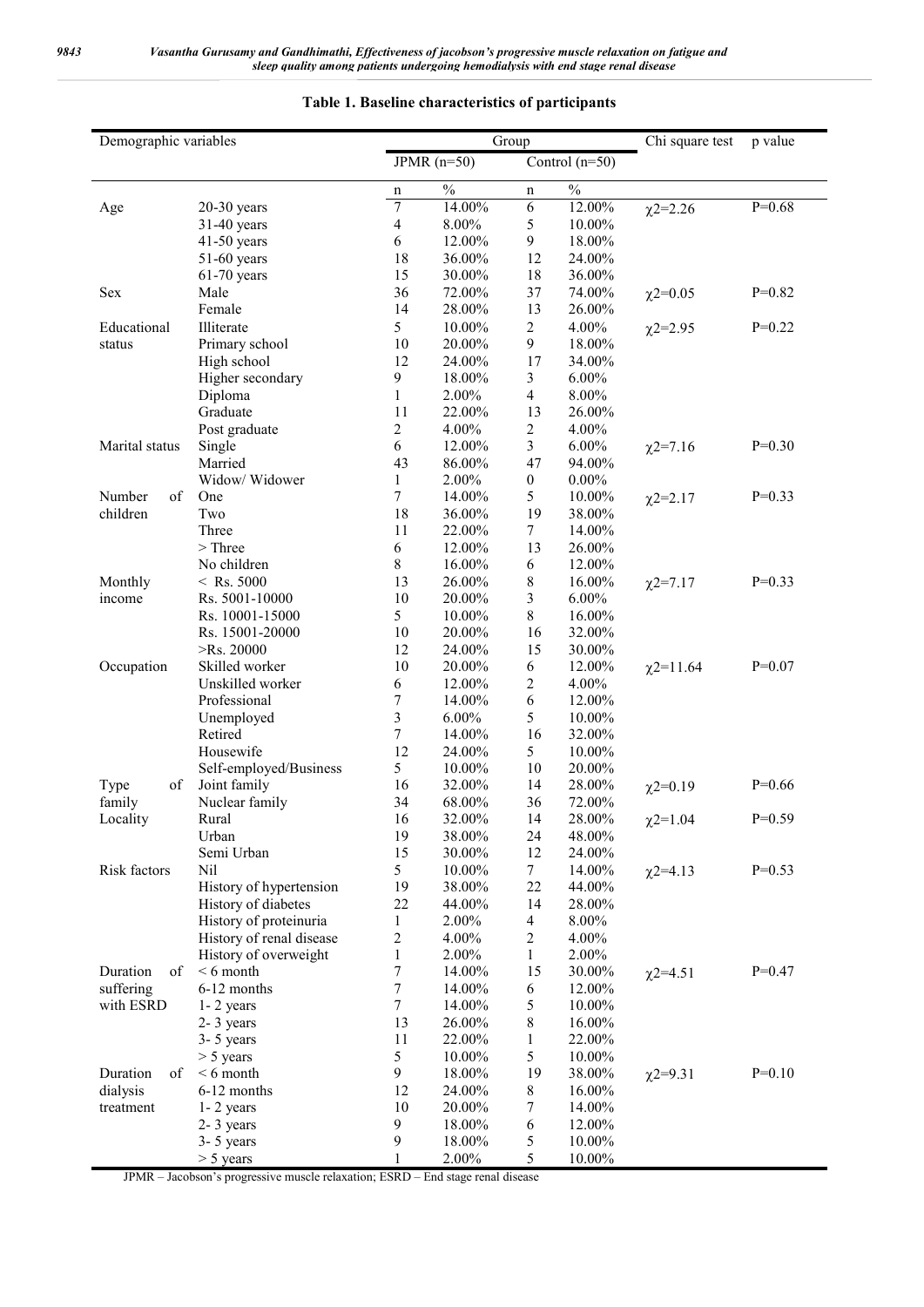| Time point of measurement | Domains of Fatigue   | <b>JPMR</b> |      | Control |           | Student independent | p value      |
|---------------------------|----------------------|-------------|------|---------|-----------|---------------------|--------------|
|                           |                      | Mean        | SD   | Mean    | <b>SD</b> | t-test              |              |
| Pre test                  | Behavioural/severity | 8.01        | .60  | 8.22    | .66       | $t=1.66$            | $P=0.10$     |
|                           | Affective meaning    | 7.82        | .75  | 8.13    | .60       | $t=1.80$            | $P=0.07$     |
|                           | Sensory              | 8.13        | .57  | 8.28    | .49       | $t=1.69$            | $P=0.09$     |
|                           | Cognitive/mood       | 7.74        | .63  | 7.91    | .73       | $t=1.24$            | $P=0.21$     |
|                           | Total fatigue        | 7.92        | .56  | 7.95    | .62       | $t=0.25$            | $P=0.80$     |
| Post-test I               | Behavioural/severity | 6.10        | .65  | 7.60    | .74       | $t=10.99$           | $P=0.001***$ |
|                           | Affective meaning    | 5.07        | .74  | 7.69    | .76       | $t=17.46$           | $P=0.001***$ |
|                           | Sensory              | 5.06        | .86  | 7.85    | .59       | $t=18.91$           | $P=0.001***$ |
|                           | Cognitive/mood       | 5.34        | .68  | 7.66    | .80       | $t=15.62$           | $P=0.001***$ |
|                           | Total fatigue        | 5.39        | .71  | 7.70    | .71       | $t=16.23$           | $P=0.001***$ |
| Post-test II              | Behavioural/severity | 5.90        | 0.99 | 7.58    | .70       | $t=9.79$            | $P=0.001***$ |
|                           | Affective meaning    | 5.76        | 0.97 | 7.62    | .78       | $t=10.56$           | $P=0.001***$ |
|                           | Sensory              | 5.66        | 1.05 | 7.58    | 1.24      | $t = 8.35$          | $P=0.001***$ |
|                           | Cognitive/mood       | 5.12        | 0.88 | 7.88    | .79       | $t=16.50$           | $P=0.001***$ |
|                           | Total fatigue        | 5.61        | .97  | 7.67    | .69       | $t=12.24$           | $P=0.001***$ |

#### **Table 2. Comparison of means of domain wise fatigue score before and after intervention**

JPMR – Jacobson's progressive muscle relaxation \*\*\* Highly Significant

#### **Table 3. Comparison of means of Global PSQI score and its component scores before and after intervention**

| Time point of measurement | Sleep components         | <b>JPMR</b> |           | Control |      | Student independent               | p value      |
|---------------------------|--------------------------|-------------|-----------|---------|------|-----------------------------------|--------------|
|                           |                          | Mean        | <b>SD</b> | Mean    | SD   | t-test                            |              |
| Pre test                  | Sleep quality            | 1.68        | .82       | 1.52    | .76  | $t=1.01$                          | $P = 0.31$   |
|                           | Sleep latency            | 1.92        | .67       | 1.72    | .88  | $t=1.28$                          | $P=0.20$     |
|                           | Sleep duration           | .58         | .70       | .58     | .73  | $t = 0.01$                        | $P=0.99$     |
|                           | Sleep efficiency         | .04         | .28       | .04     | .20  | $t = 0.00$                        | $P=1.00$     |
|                           | Sleep disturbance        | 1.42        | .50       | 1.60    | .48  | $t=1.83$                          | $P=0.07$     |
|                           | Sleep medicine           | 1.56        | .93       | 1.52    | .79  | $t = 0.23$                        | $P=0.81$     |
|                           | Daytime dysfunction      | 1.88        | .69       | 1.70    | .76  | $t=1.24$                          | $P = 0.21$   |
|                           | Global PSQI              | 9.08        | 3.63      | 8.68    | 3.79 | $t = 0.53$                        | $P=0.50$     |
| Post-test I               | Sleep quality            | .68         | .62       | 1.90    | .58  | $t=10.15$                         | $P=0.001***$ |
|                           | Sleep latency            | .98         | .55       | 1.34    | .63  | $t = 3.04$                        | $P=0.001***$ |
|                           | Sleep duration           | .02         | .14       | .24     | .52  | $t = 2.90$                        | $P=0.01**$   |
|                           | Sleep efficiency         | .00.        | .00.      | .08     | .34  | $t=1.66$                          | $P=0.10$     |
|                           | Sleep disturbance        | 1.04        | .20       | 1.56    | .50  | $t = 6.82$                        | $P=0.001***$ |
|                           | Sleep medicine           | .96         | .61       | 1.88    | .65  | $t = 7.29$                        | $P=0.001***$ |
|                           | Daytime dysfunction      | 1.20        | 1.04      | 1.84    | .59  | $t = 3.78$                        | $P=0.001***$ |
|                           | Global PSOI              | 4.88        | 2.13      | 8.84    | 2.63 | $t = 8.24$                        | $P=0.001***$ |
| Post-test II              | Sleep quality            | 1.16        | .47       | 1.86    | .61  | $t = 6.46$                        | $P=0.001***$ |
|                           | Sleep latency            | 1.14        | .35       | 1.44    | .70  | $t=2.69$                          | $P=0.01**$   |
|                           | Sleep duration           | .02         | .14       | .28     | .45  | $t = 3.87$                        | $P=0.001***$ |
|                           | Sleep efficiency         | .00.        | .00       | .12     | .48  | $t=1.76$                          | $P=0.08$     |
|                           | Sleep disturbance        | 1.04        | .20       | 1.44    | .58  | $t=4.63$                          | $P=0.001***$ |
|                           | Sleep medicine           | 1.10        | .46       | 1.78    | .62  | $t = 6.24$                        | $P=0.001***$ |
|                           | Daytime dysfunction      | 1.34        | .88       | 2.08    | .49  | $t = 5.19$                        | $P=0.001***$ |
|                           | Global PSQI<br>BOOT BULL | 5.80        | 1.31      | 9.00    | 2.67 | $t=7.60$<br>dealers and which the | $P=0.001***$ |

JPMR – Jacobson's progressive muscle relaxation; PSQI – Pittsburgh Sleep Quality Index \*\*\* Highly Significant

#### **Table 4. Effectiveness of JPMR therapy on fatigue and sleep quality among patients undergoing hemodialysis in Group I**

|             | JPMR group (Group $\Gamma$ ) |      |             |      |              |           | Mean Difference | Repeated            | measuresp value |              |
|-------------|------------------------------|------|-------------|------|--------------|-----------|-----------------|---------------------|-----------------|--------------|
|             | Pre test                     |      | Post-test I |      | Post-test II |           |                 | <b>ANOVA F-test</b> |                 |              |
|             | Mean                         | SD   | Mean        | SD   | Mean         | <b>SD</b> |                 |                     |                 |              |
| Fatigue     | 7.92                         | .56  | 5.39        |      | 5.61         | .97       | $-2.31$         | $F=140.52$          |                 | $P=0.001***$ |
| <b>PSQI</b> | 9.08                         | 3.63 | 4.88        | 2.13 | 5.80         | 1.31      | $-3.28$         | $F = 64.31$         |                 | $P=0.001***$ |

JPMR – Jacobson's progressive muscle relaxation; PSQI – Pittsburgh Sleep Quality Index; ANOVA – Analysis of variance \*\*\* Highly Significant

|  | Table 5. Correlation between level of fatigue and PSQI score |  |  |  |
|--|--------------------------------------------------------------|--|--|--|
|  |                                                              |  |  |  |

| Group       | . orrelation    | Mean $\pm$ SD                       | $-$<br>pearson correlation coefficient<br>Karl | value v      | Interpretation   |
|-------------|-----------------|-------------------------------------|------------------------------------------------|--------------|------------------|
| <b>JPMR</b> | Fatigue Vs PSOI | $2.31\pm0.83$ Vs $3.28\pm1.44$      | $r=0.31$                                       | $p=0.001***$ | Fair correlation |
| .`ontrol    | Fatigue Vs PSOI | $0.28 \pm 0.19$ Vs -0.16 $\pm 0.07$ | $r=0.11$                                       | $p=0.64$     | poor correlation |

PSQI – Pittsburgh Sleep Quality Index; JPMR – Jacobson's progressive muscle relaxation \*\*\* Highly Significant

The current study shows that there is a significant improvement in the sleep quality, with significant difference in the global PSQI score and it's component scores between control group and JPMR group at end of 4 weeks of intervention and it was maintained until the end of 8 weeks of

JPMR therapy with p value 0.001.This finding is supported by the previous study conducted by Amini E *et al*. to investigated the effect of JPMR on sleep quality of hemodialysis patients, and found that the mean total score for sleep quality after the JPMR was significantly lower than the pre-test score with p